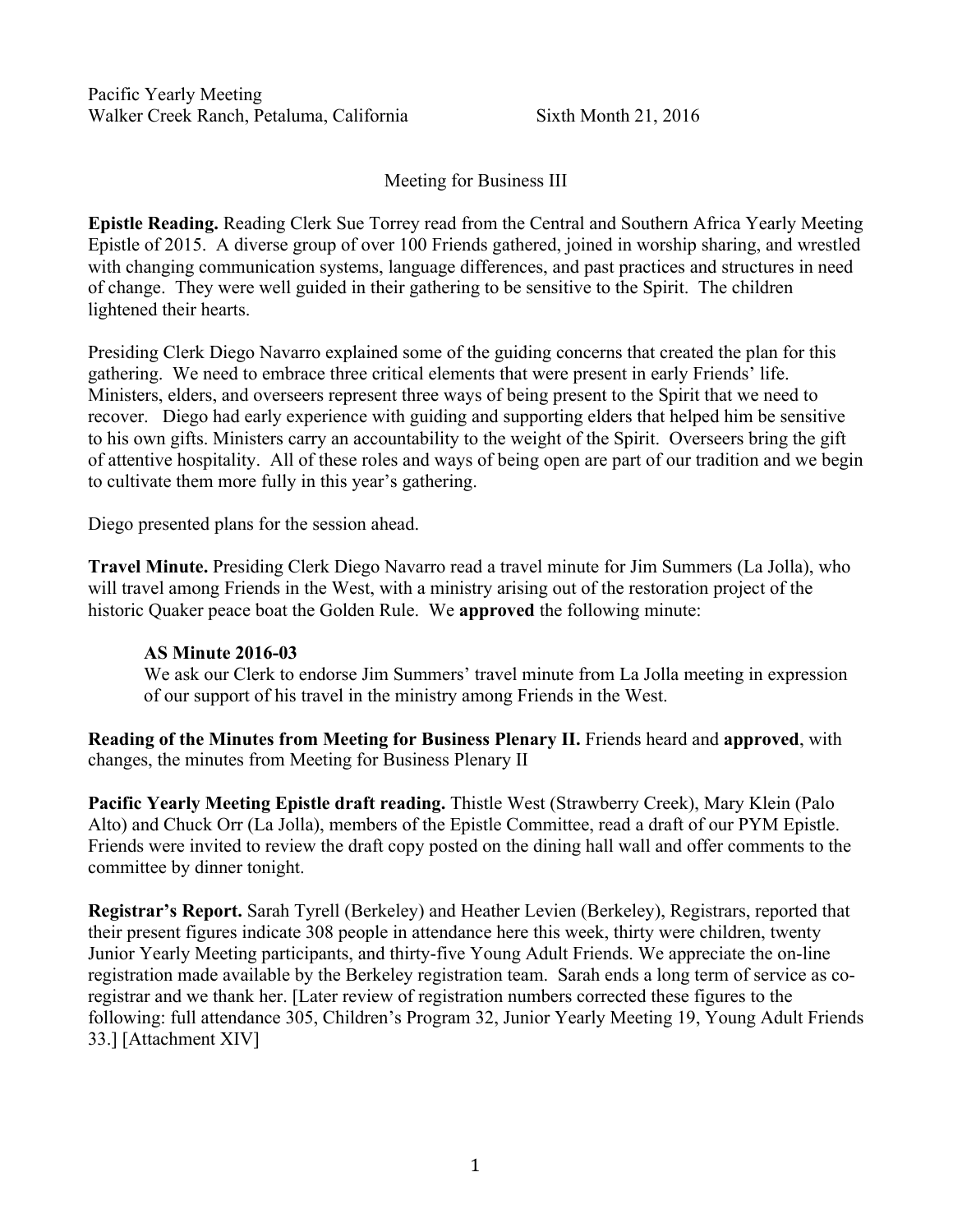**Naming Committee.** Naming Committee Convenor Sarah Rose House-Lightner (Santa Monica) read for the second time the names of two Friends proposed for service on our Nominating Committee. She also brought the name of Ed Flowers (Apple Seed) for a first reading.

### **AS Minute 2016-04**

We **approve** Kate Watkins (Santa Monica) and Ann Fuller (Santa Monica), both for terms ending in 2018, for service on our Nominating Committee

**Nominating Committee.** Nominating Committee Co-Clerk Stephen Matchett (San Francisco) presented names for a second reading, which we **approved**, added some correction to the report, and offered additional names for consideration at a later plenary. [Attachment XV]

### **AS Minute 2016-05**

We **approve** the names brought to us by our Nominating Committee for a second reading at this session.

**Delegate Travel Implementation Minute.** Stephen Matchett (San Francisco), Co-clerk of Nominating Committee, brought us a minute designed to manage the implementation of the proposal developed by Nominating, Finance, and M&O Committees, and which has been incorporated into our budget. This minute places a regrettable burden of negotiation on certain present delegate groups. We wished to avoid this burden but no workable alternative arose. A number in the meeting expressed this shared regret and a degree of reservation. After consideration and with the reservations voiced by some, we **approved** the following minute:

#### **AS Minute 2016-06**

The adoption of the proposal to limit fully funded PYM representatives to AFSC, FCNL and FWCC Section of the Americas to two each means those delegations now have more appointed representatives than are fully funded, and this will remain true until the terms of certain representatives currently serving or appointed at the current session are concluded. As long as that situation lasts, each of those delegations may decide how the available funding is to be allocated, i.e., either to fully fund two representatives, or to be shared among a greater number.

**Travel to Annual Session Equity Minute.** Laura Magnani (Strawberry Creek), Finance Committee, brought us a minute designed to move us toward equity in the matter of travel costs to our annual session.

#### **AS Minute 2016-07**

We **approve** in principle experimenting with a way to subsidize travel for Friends in the U.S. mainland, coming to the annual session from over 200 miles away. Details for the implementation of this subsidy will be presented to Representative Committee 2017. Priority will be given to subsidizing those using car pools and public transportation.

**Discipline Committee.** Presiding Clerk Diego Navarro read to us a minute from our 2014 annual session approving the beginning of work on a revision of our Faith and Practice. Discipline Committee clerk Liz Baker brought a proposed minute requesting a change of the name of the Discipline Committee to Faith and Practice Revision Committee, which was considered but not approved. We look toward a fuller discussion of the nature and scope of a revision of our Faith and Practice at our 2017 annual session.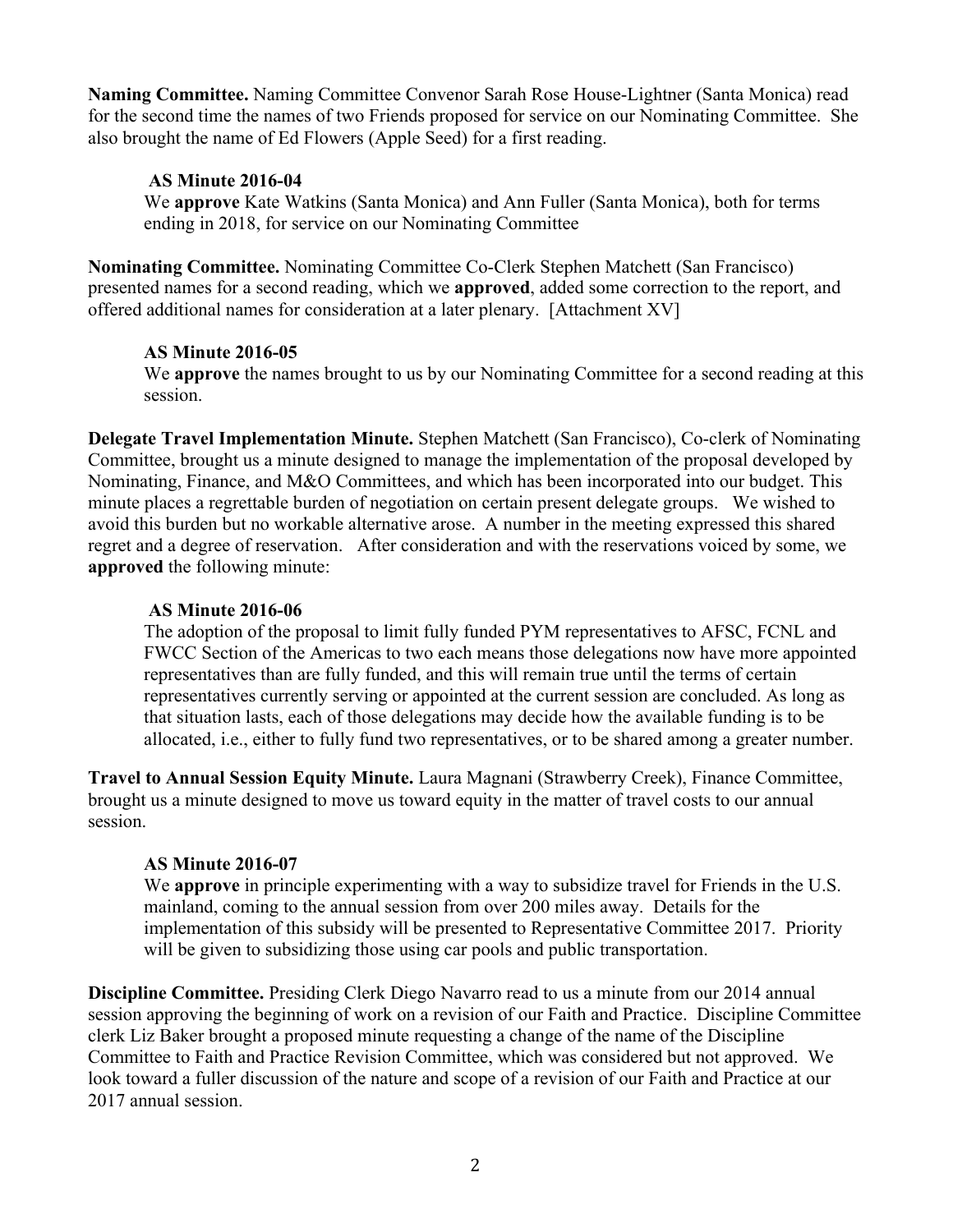Clerk Diego Navarro reported that FWCC delegates, Peace and Social Order Committee, and the Unity with Nature Committee met together and are led to share with the monthly meetings the FWCC "Living Sustainably" minute. This minute calls on Friends to take two concrete actions on sustainability in the upcoming year. Friends will be asked to report back to Unity with Nature Committee regarding their actions. [Attachment XVI]

We closed our session with worship.

Presiding Clerk: Diego Navarro Recording Clerks: Jim Anderson, Leslie Zondervan-Droz

**Attachments**

### **Attachment XIV: Registrar's Report**

Registrar's Report

June 21, 2016

As of June 20, 2016, 305 people have attended Pacific Yearly Meeting's 2016 Annual Session for at least one day. Of these, 30 were in the Children's Program, 20 were in the Junior Yearly Meeting, and 35 said on their registration forms that they considered themselves Young Adult Friends. The median age of our attenders here is 54.5 years old. The mean is 48; and 41 people registered themselves as first time attenders.

We want to extend our profound thanks (once again) to the Berkeley Contract registration team: Joe Magruder, Margaret Mossman, and Joanne Magruder. Their help, plus the online registration process has made things so much easier for all of us.

We will be posting the application for the 2017 contract registration team shortly after Annual Session on the Pacific Yearly Meeting website. Applications are due November 15th, 2016. See the Registrars for more information.

From Sarah Tyrrell: After four years of service as Registrar, this is my last time before you in this role. On behalf of myself and Heather, it has been a joy to welcome you to Annual Session and make sure you are well-situated while you've been here.

Thank you!

### **Attachment XV: Nominating Committee Report**

PACIFIC YEARLY MEETING NOMINATING COMMITTEE

#### REPORT AND UPDATED PROPOSED SLATE OF OFFICERS, COMMITTEES AND DELEGATES 21 SIXTH MONTH 2016 (BUSINESS PLENARY III)

Nominations brought at Business Plenary I and approved at Business Plenary II are in *italics.*  Nominations brought at Business Plenary II and at the beginning of the Plenary for Discernment, for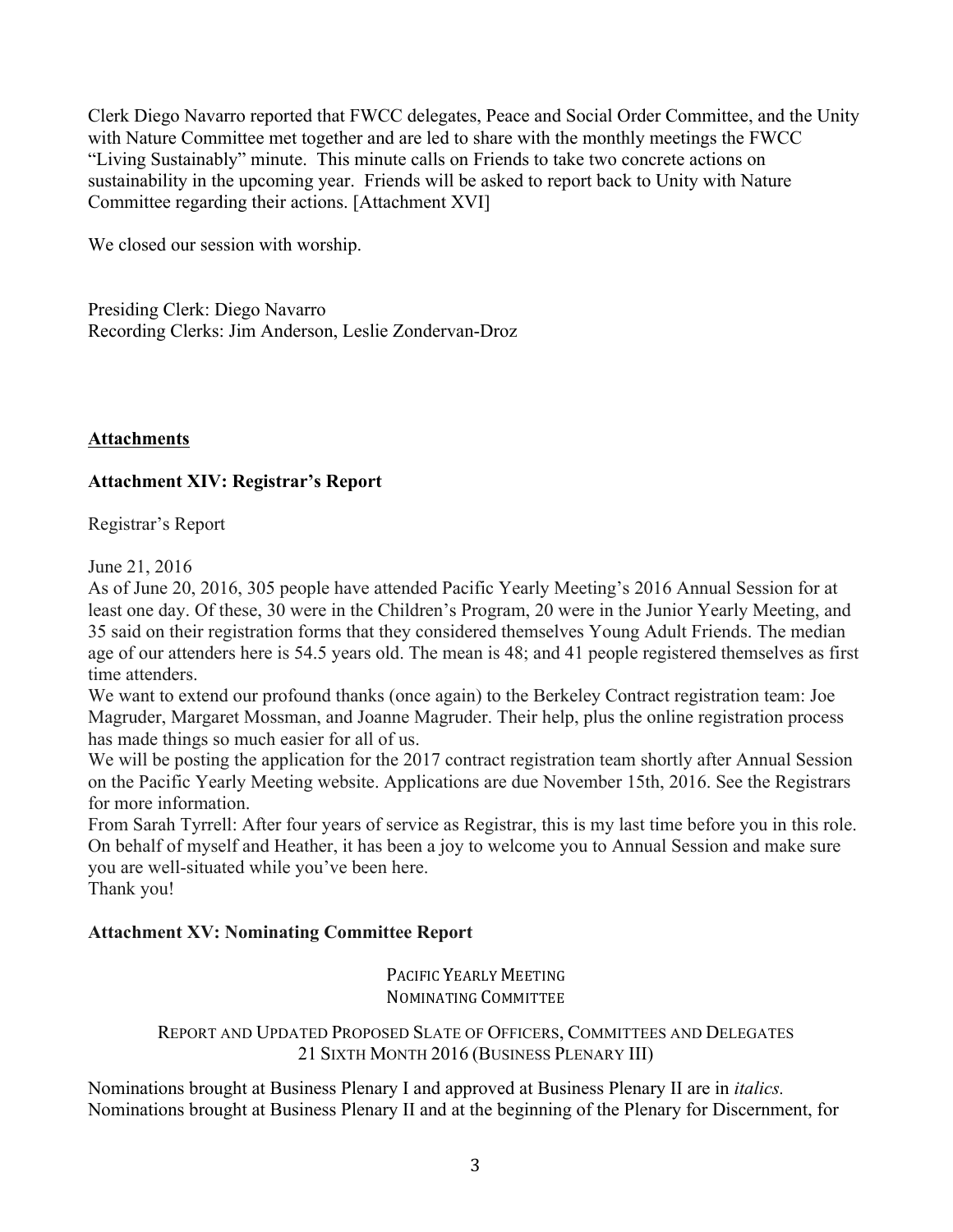action at this Business Plenary III, are in *green italics*. Nominations brought at this Business Plenary III for first reading, for action at Closing Plenary, are in *blue italics*. Names in normal type are continuing in service.

Except where indicated otherwise, terms are through end of annual session in the year shown to the left of each name. Year shown to the right in (parentheses) is year of proposed or actual appointment.

Names shown in strikeout type indicate a resignation: "resigned" refers to a resignation that has already occurred; "*resigning*" to a resignation effective at the end of the current annual session.

Note, appointments of committee clerks and delegation conveners are for one year.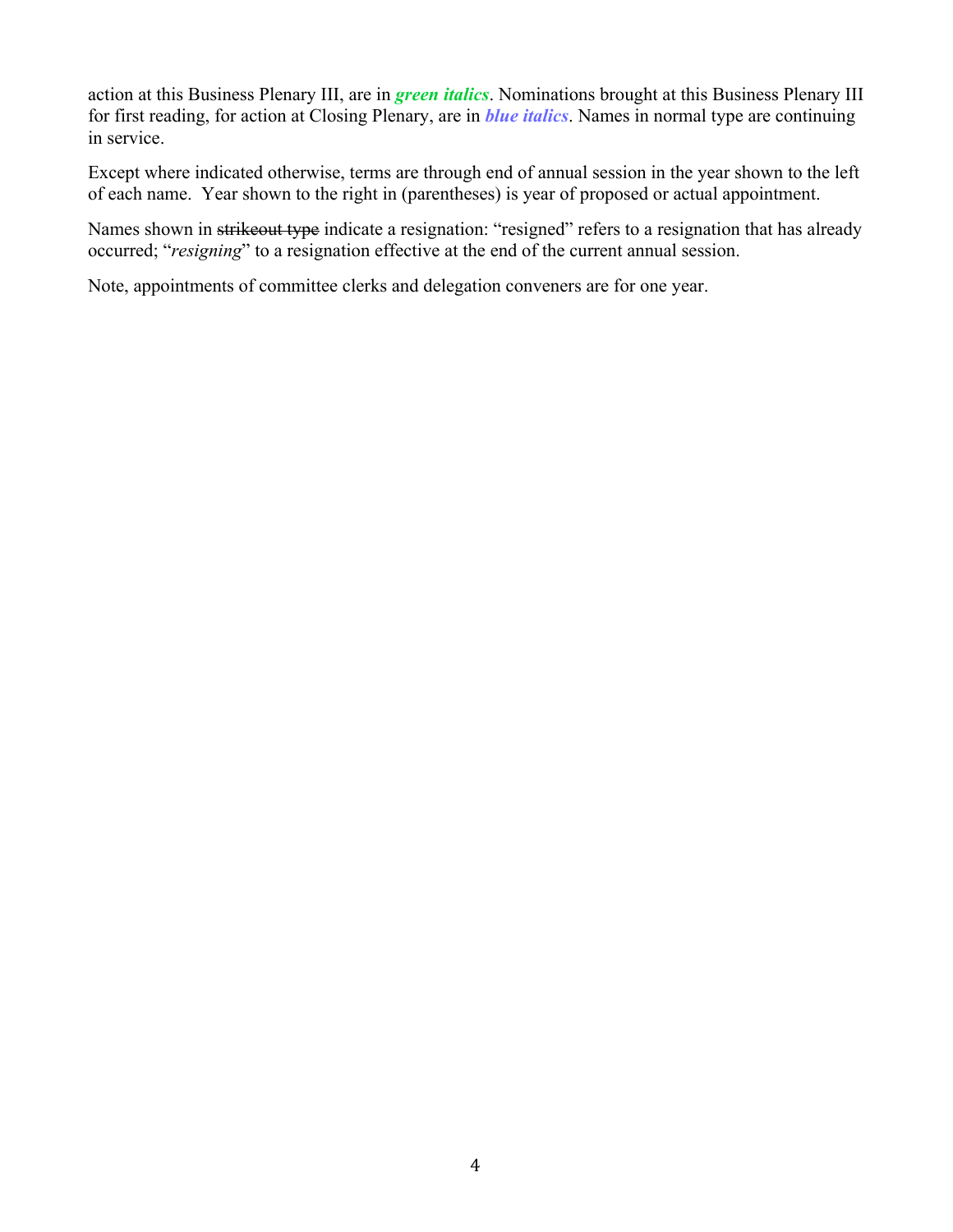#### **PYM OFFICERS**

**Presiding Clerk** (one-year term) 2017 *Diego Navarro, Santa Cruz (2015)*

**Assistant to the Clerk** (one-year term) 2017 *Amy Cooke, Grass Valley (2014)*

#### **Arrangements Clerks** (two-year terms) 2017 Laura Kohl, La Jolla (2016) 2018 *Sarah Tyrrell, Berkeley* (2016)

**Historian-Archivist** (three-year term) 2019 *Jan Tappan, Orange Grove (2013)*

**Reading Clerk** (one-year term) 2017 *Betty deValcourt, Santa Cruz (2016)* 

**Recording Clerks** (two-year terms) 2017 Leslie Zondervan-Droz, Humboldt (2013) 2018 *Jim Anderson, Chico (2016)*

**Registrars** (two-year terms) 2017 Heather Levien, Berkeley (2015) 2018 *Rick Altherr, San Jose (2016)*

#### **Statistical Clerk** (three-year term)

2019 *Don Bean, Conejo Valley (2013) co-clerk* 2019 *Roscoe Mathieu, Cent. Coast (2016)co-clerk*

**Treasurer** (three-year term, 10/1-9/30) 2019 *Roy Allen, Berkeley (2013)*

## **PYM COMMITTEES**

#### **Ministry and Oversight Committee**

(9 members, 3-year terms)

2017 Bronwen Hillman, Mexico City (2011)

2017 Joe Magruder, Berkeley (2011)

2017 Julie Harlow, Davis (2014)

2018 Janet Gastil, San Diego (2014)

2018 Sally Kingsland, Straw.Ck.(2015) *co-clerk*

2018 Kylin Navarro, Berkeley (2015) *co-clerk*

2019 *Shayne Lightner, Santa Monica (2013)*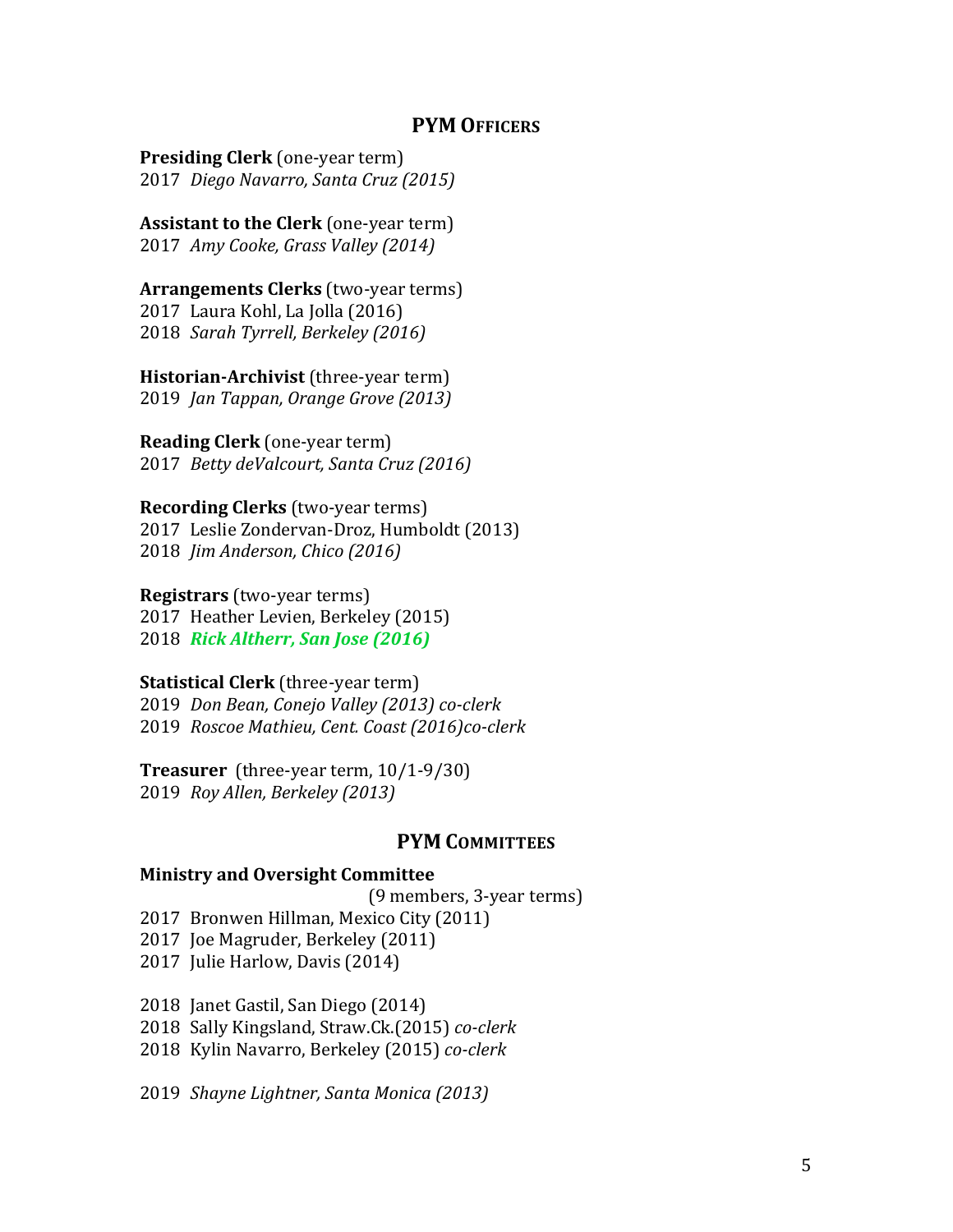- 2019 *Jim Summers, La Jolla (2016)*
- 2019 *Valerie Nuttman, Santa Cruz (2016)*

#### **Children's Program Committee**

(6 members, 3-year terms)

- 2017 Heather Aymie, Santa Monica (2015)
- 2017 Denise Williams, Sta.Barbara(2011) resigned
- 2017 *Carol Cruickshank, San Francisco (2015)*
- 2018 Chamba Cooke, Grass Valley (2015) *clerk*
- 2018 Mary Klein, Palo Alto (2015) resigned
- 2018 Peggy Craik, Conejo Valley WG (2016)
- 2019 *Cheryl Hendricks, San Francisco (2016)*
- 2019 \_\_\_\_\_\_\_\_\_\_\_\_\_\_\_\_\_\_\_\_\_\_\_\_
- Ex Officio: current and past program coordinators: 2017 Nate Secrest, Lake County WG (2016)  $(2018$  and  $(2018)$

#### **Discipline Committee**

(6 members, 3-year terms)

- 2017 Carl Magruder, Strawberry Creek (2014)
- 2017 Robin Durant, Orange Grove (2015) *clerk*
- 2018 Chuck Orr, La Jolla (2014)
- 2018 Bob Runyan, Santa Cruz (2015) *resigning*
- 2018 *Laura Magnani, Berkeley (2016)*

2019 *Liz Baker, Sacramento (2013)*

2019 *Patricia Portillo, Sacramento (2016)* Ex Officio: Historian-Archivist

#### **Finance Committee**

- (6 members, 3-year terms)
- 2017 Martha Hunkins, Humboldt (2010)
- 2017 Sharon Shen, Berkeley (2015)
- 2018 Mary Miché, Lake County (2012)
- 2018 Sandy Farley, Palo Alto (2015)
- 2019 *David Barrows, San Diego (2015) clerk*
- 2019 *Deborah Marks, Strawberry Creek (2016)*

Ex Officio: Treasurer(s), Statistical Clerk(s)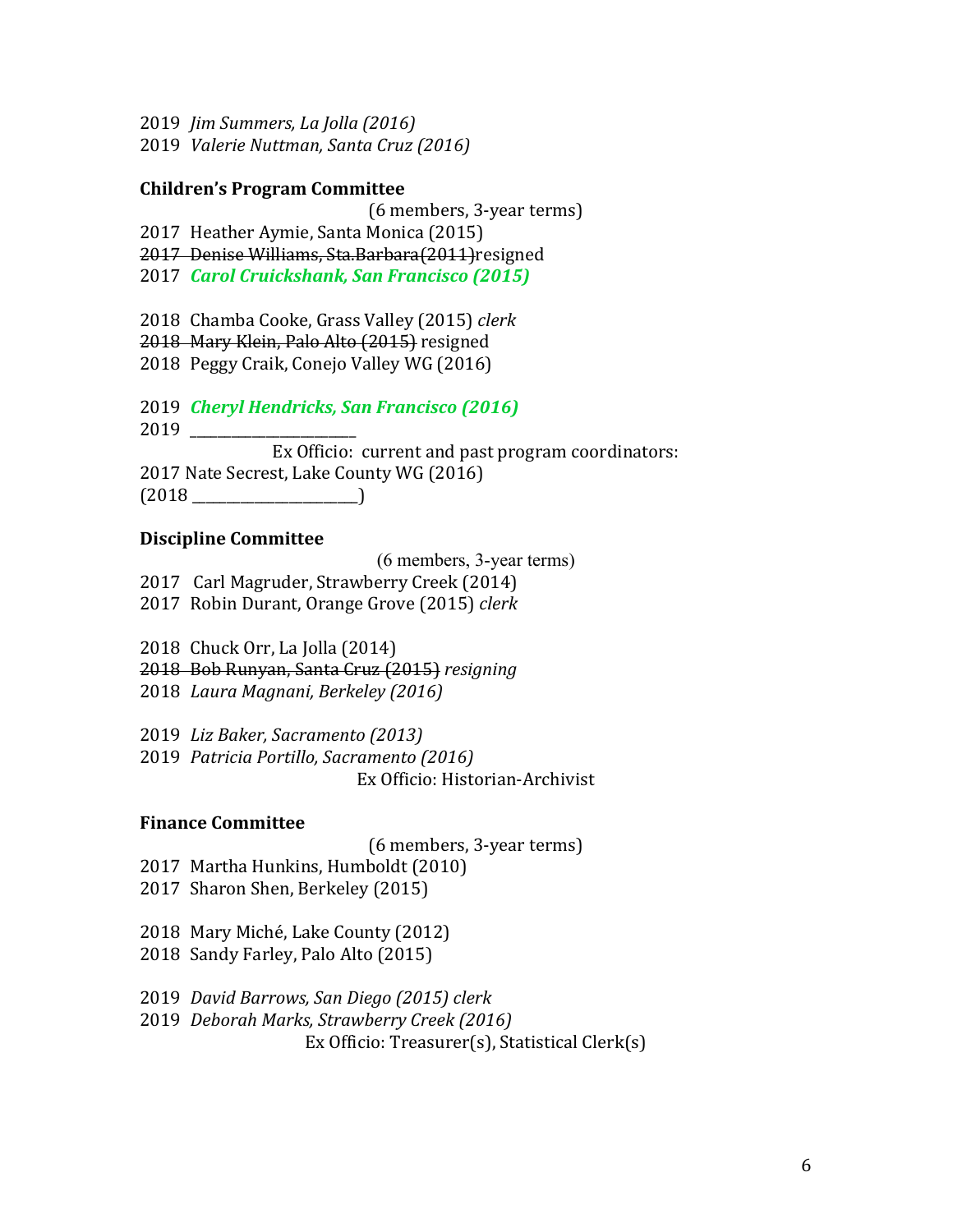#### **Holding Corporation**

(6 members, 3-year terms) $*$ 

2017 Jennifer Carr, Las Vegas (2014)

2017 Sharlene Roberts-Caudle, Visalia (2014)

2018 Peter Neumann, Santa Barbara (2015)

2018 Beth McCleary, Reno (2012)

2019 *Jeff Kroeber, San Jose (2013)*

2019 *Stratton Jaquette, Palo Alto* (2016) Ex Officio: Treasurer, Presiding Clerk \*(Holding Corp. appoints its own officers)

### **Junior Yearly Meeting Committee**

(9 members, 3-year terms)\*

2017 Steve Leeds, San Francisco (2011)

2017 *Erika Tarabini, Chico (2013)*

2017 (intentionally left unfilled)  $\frac{1}{2}$ 

2018 Kate Connell, Santa Barbara (2012)

2018 Muriel Strand, Sacramento (2015)

2018  $[$ intentionally left unfilled) $]$ 

### 2019 *Dan Strickland, Orange Grove (2013)*

2019 \_\_\_\_\_\_\_\_\_\_\_\_\_\_\_\_\_\_\_\_\_\_\_\_

2019 (intentionally left unfilled)  $\frac{1}{2}$ 

\*This committee has expressed that only six positions need be filled. Ex Officio: Youth Programs Coordinator

### Latin American Concerns Committee

(5-9 members, 3-year terms)

(plus three members appointed year-to-year by Guatemala Scholarship Program, El Salvador Project & Casa de los Amigos (Mexico))\*

2017 Margaret Bean, Guatemala (2013)

2017 Burton Housman, La Jolla (2015)

2018 Ann Boone, Redwood For. (2015)

2018 Linda Rowell, Chico (2015)

2019 *Betty Guthrie, Orange County (2016)* 2019 *Nate Secrest, Lake County (2016)* 

\*El S. Trudy Reagan (Palo Alto) (2016) \*Guat. Donna Smith (Redwood Forest) (2014)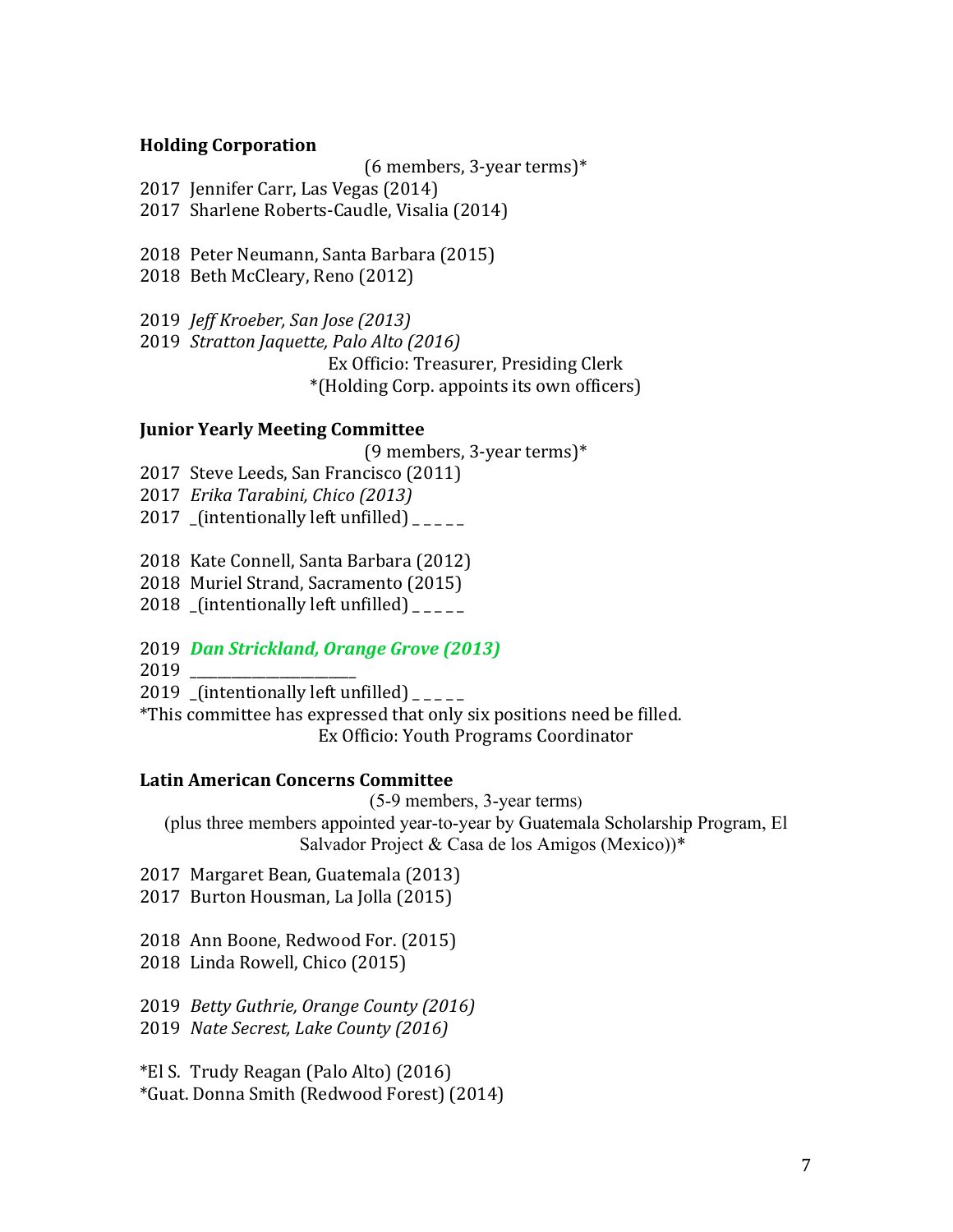\*Mex.

#### **Peace and Social Order Committee**

(9 members, 3-year terms)

2017 Bill Spencer, Humboldt (2011)

- 2017 Anthony Manousos, Or. Gv. (2014) *co-clerk*
- 2017 Stephen McNeil, Str. Crk. (2014) *co-clerk*
- 2018 Eric Straatsma, Redwood Forest (2015)
- 2018 \_\_\_\_\_\_\_\_\_\_\_\_\_\_\_\_\_\_\_\_\_\_\_\_
- 2018 \_\_\_\_\_\_\_\_\_\_\_\_\_\_\_\_\_\_\_\_\_\_\_\_
- 2019 *Linda Dunn, Inland Valley (2016)*
- 2019 *Shannon Frediani, Santa Cruz (2016)*
- 2019 *Sandra Gey, Berkeley (2013)*

Ex Officio: clerks CPQM & SCQM P&SO,

1 PYM FCNL rep., & PYM FCL rep.

## **Religious Educ.** for Children Cmte.

(9 members, 3-year terms)

- 2017 Ramona Hussey, Honolulu (2011)
- 2017 Elizabeth Bills, La Jolla (2014)
- 2017 **\_\_\_\_\_\_\_\_\_\_\_\_\_\_\_\_\_\_\_\_\_\_\_\_**

2018 John Cantu, Santa Cruz (2012)

- 2018 Delcy Steffy, Sacramento (2013)
- 2018 **\_\_\_\_\_\_\_\_\_\_\_\_\_\_\_\_\_\_\_\_\_\_\_\_**
- 2019 \_\_\_\_\_\_\_\_\_\_\_\_\_\_\_\_\_\_\_\_\_\_\_\_
- 2019 \_\_\_\_\_\_\_\_\_\_\_\_\_\_\_\_\_\_\_\_\_\_\_\_
- 2019 \_\_\_\_\_\_\_\_\_\_\_\_\_\_\_\_\_\_\_\_\_\_\_\_

**Nominating Cmte. note: Religious Education for Children Committee has been** inactive for the last two years. We have contacted numerous Friends to serve and have not met with success. We are bringing no nominations for this **committee.**

### **Secretariat Committee**

(3 members, 3-year terms)

- 2017 Martha Carey, La Jolla (2016)
- 2018 Elisa Jo Harkness, Sta. Monica (2015) *clerk*
- 2019 *George Mills, Palo Alto (2016)*

Ex Officio: Assistant to the (Presiding) Clerk

# **Site Committee**

(6 members 3-year terms) 2017 Paul Harris, Redwood Forest (2011)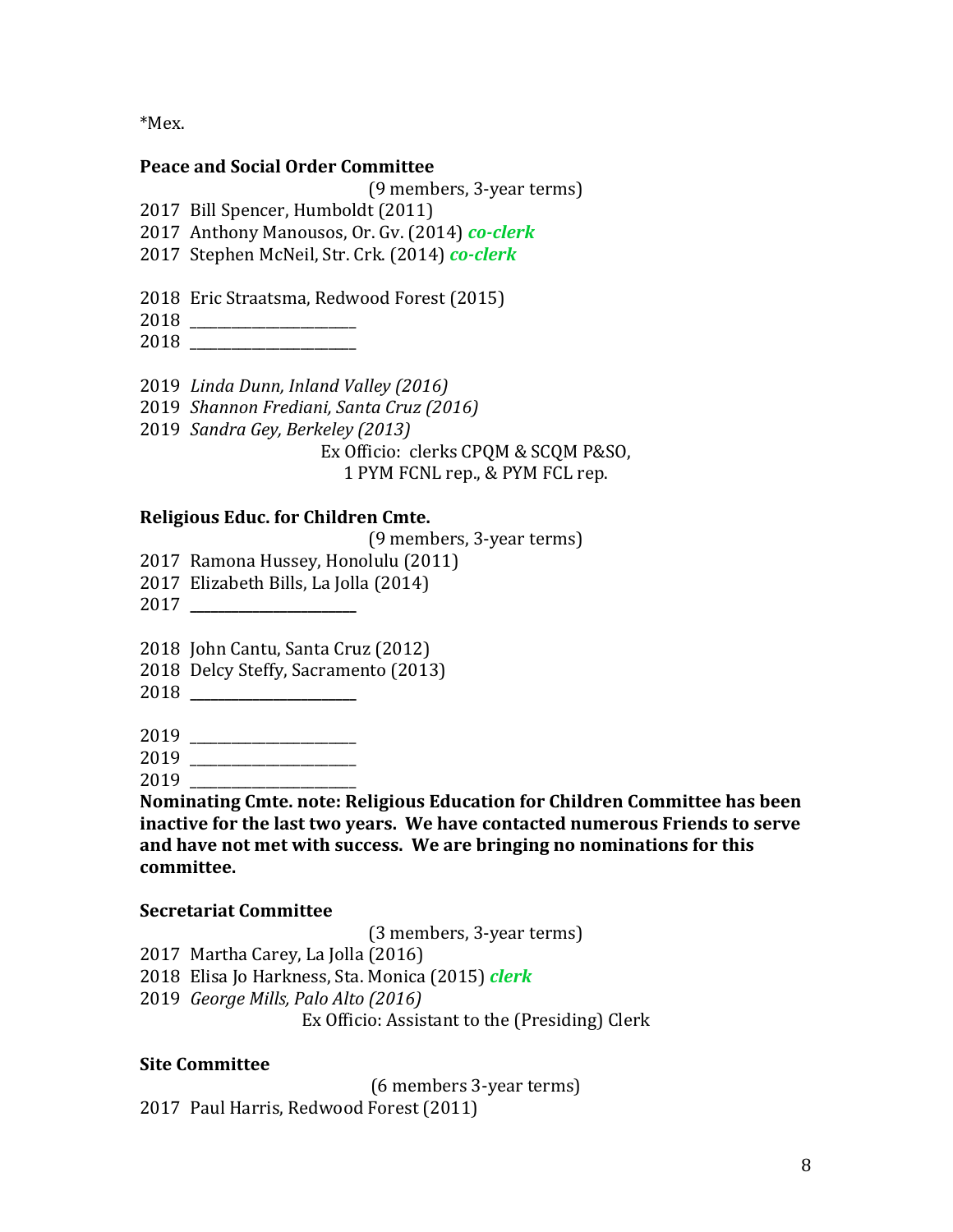2017 **\_\_\_\_\_\_\_\_\_\_\_\_\_\_\_\_\_\_\_\_\_\_\_\_**

2018 John Pixley, Claremont (2009) 2018 Sue Torrey, Central Coast (2015)

2019 \_\_\_\_\_\_\_\_\_\_\_\_\_\_\_\_\_\_\_\_\_\_\_\_ 2019 \_\_\_\_\_\_\_\_\_\_\_\_\_\_\_\_\_\_\_\_\_\_\_\_

Ex Officio: Arrangements Clerks 

(current & immediate past)

**Nominating Cmte, note: Site Committee has been inactive for the last vear.** The last known work it undertook was to explore potential Southern California sites, none of which it found suitable for a variety of reasons. As **Friends know, Finance Committee has brought a proposal for travel subsidies** to offset the burden on Southern California Friends of continued use of Walker **Creek Ranch. Ministry and Oversight is also seasoning a restructuring proposal that would affect this and other aspects of site selection. In the mean time, until further notice we are bringing no nominations for this committee.** 

### **Unity with Nature Committee**

(9 members, 3-year terms)

2017 Meagan Fischer, Chico (2014)

2017 Rick Herbert, Strawberry Creek (2014)

2017 Cedar Rose Selenite, Chico (2012) resigned

2017 *Tom Farley, Palo Alto (2016)*

2018 Catya de Neergaard, Str. Creek (2013) *clerk*

2018 William Pierce, Live Oak (2015) resigned

2018 Kathy Trisolini, Orange Gy. (2015) resigned

2018 **\_\_\_\_\_\_\_\_\_\_\_\_\_\_\_\_\_\_\_\_\_\_\_\_**

2018 **\_\_\_\_\_\_\_\_\_\_\_\_\_\_\_\_\_\_\_\_\_\_\_\_**

2019 *Shelley Tanenbaum, Strawberry Ck. (2013)*

2019 *Andi Macleod, La Jolla (2016)*

2019 *Sharon Shen, Berkeley (2016)* 

### **Youth Programs Coordinator**

(appointed by Youth Programs Coord. Cmte.)

xxxx Alyssa Nelson, Davis (2011)

(serves ex officio on Junior Yearly Meeting Committee)

### **Youth Programs Coordinating Committee**

(6 members, 3-year terms)

2017 Jennifer Carr, Las Vegas (2013)

2017 Stephen Myers, Sacramento (2014)

*2017 Steve Leeds, San Francisco (2011)*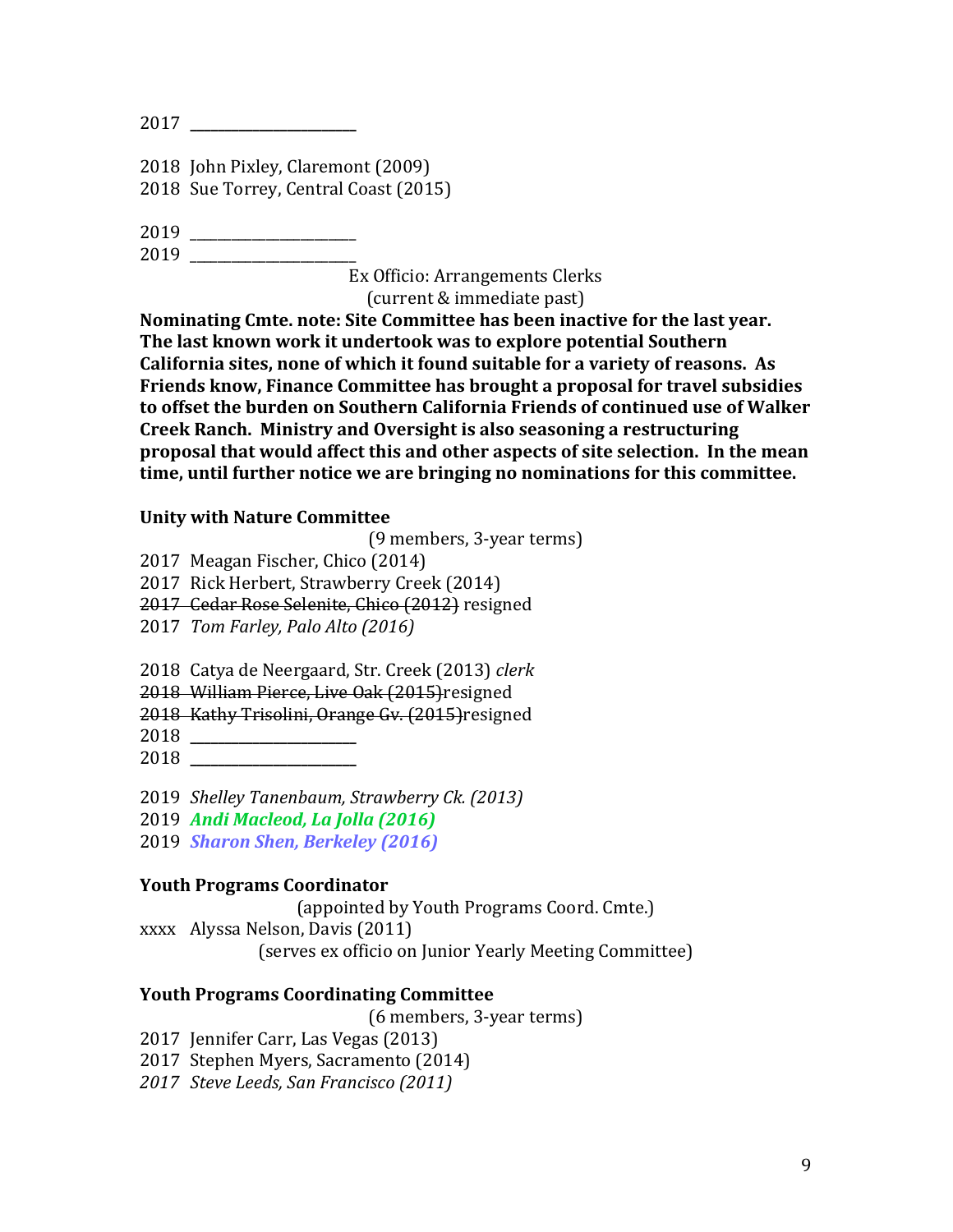2018 Lisa Hubbell, Str. Ck. (2015) *resigning* **2018** *Barbara Babin, Redwood Forest (2016)*

2019 *Melissa Lovett-Adair, Ctrl. Coast (2016)*

2019 *Bertha Peña, Mexico City (2016)*

#### **YPCC Youth Members**

(4 members, 1-year terms; nominated by YPCC)

2017 *Kylin Navarro, Berkeley (2014)*

2017 *Rebekah Percy, La Jolla (2015)*

2017 *Julian Garrett, San Jose (2016)*

2017 **\_\_\_\_\_\_\_\_\_\_\_\_\_\_\_\_\_\_\_\_\_\_\_\_**

#### **Naming Committee**

(3 members, 1-year terms; appointed by Representative Committee at its midyear meeting, to serve through the following midyear meeting)

2017 Sara Rose House Lightner, Or. Gv. (2016) conv.

2017 Trudy Freidel, Inland Valley (2016)

2017 Kathy Runyan, Santa Cruz (2016)

(2017 alternate: Eric Moon, Berkeley**)**

#### **Nominating Committee** (current composition)

(9 members, 3-year terms; nominated by

Naming Committee)

2016 Tom Farley, Palo Alto (2010)

2016 Elaine Emily, Str. Creek (2012)

2016

2017 Stephen Matchett, San Fran.(2011) co-clerk

2017 Graciela Martínez, Visalia (2013)

2017 Nora Cooke, Grass Valley (2014) co-clerk

2018 David Mackenzie, Orange Grove (2015)res.

2018 Juanita Mora-Malerva, Sta. Cruz (2015)res.

2018 Delcy Steffy, Sacramento (2015) resigned

# **PYM REPRESENTATIVES, DELEGATES, AND OBSERVERS TO OTHER ORGANIZATIONS**

### **American Friends Service Committee (AFSC) Corporation**

(4-5 representatives, 3-year terms)

- 2017 David Barrows, San Diego (2014) *convener*
- 2017 Graciela Martinez, Visalia (2014)
- 2018 Nancy Mellor, Sacramento (2012)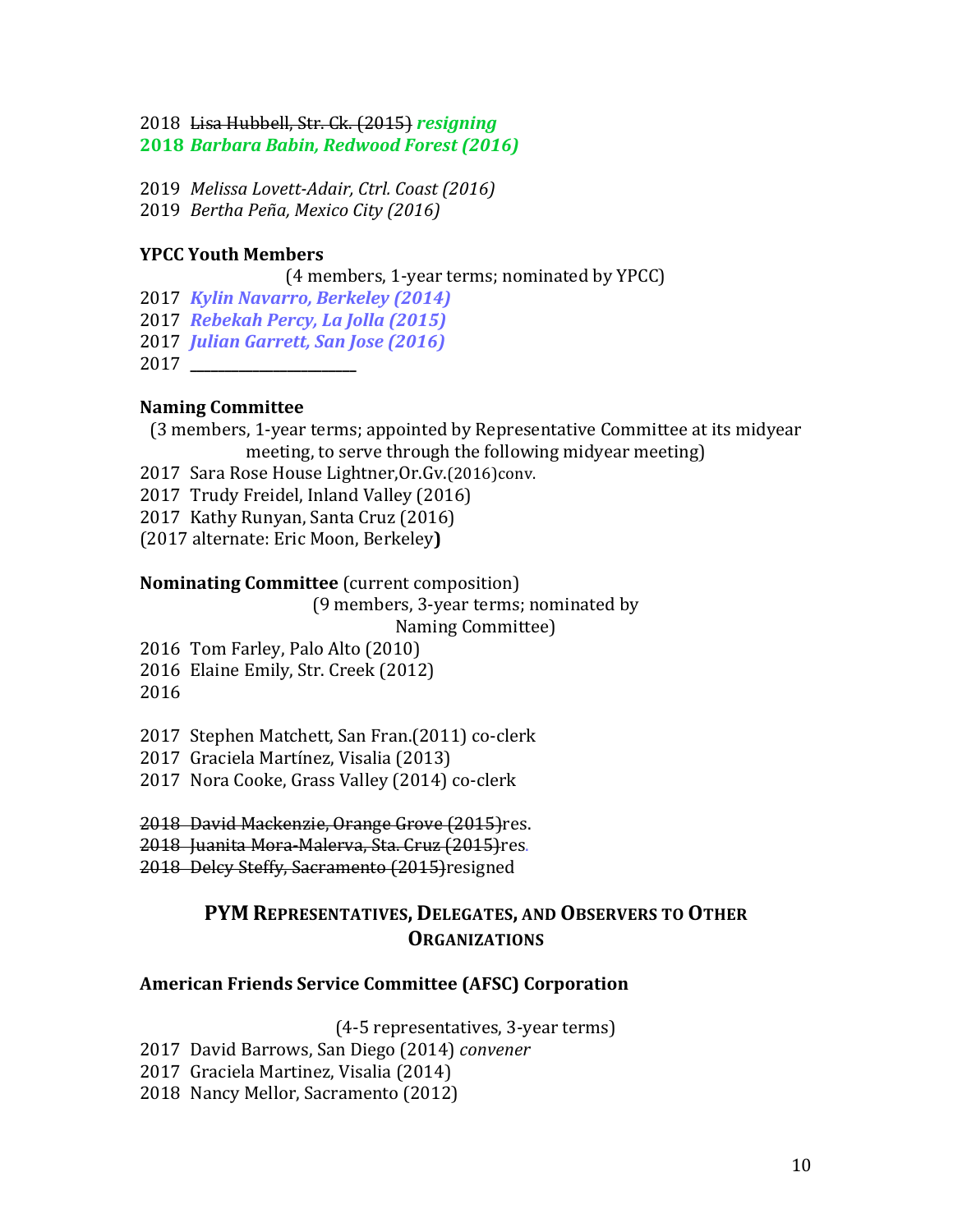2019 *Shannon Frediani, Santa Cruz (2016)*

## **Evangelical Friends Church Southwest**

(1 observer; 3-year term) 2019 *Sandy Kewman, Grass Valley (2016)*

## **Friends Bulletin Corp. (***Western Friend***) Board of Directors**

(9-member board, 3-year terms; 3 appointed by PYM, 3 by NPYM and 3 by IMYM)

2017 *Claire Gorfinkel, Orange Grove (2016)*

2018 Jim Anderson, Chico (2015) *convener* 

2019 *Doug Smith, Reno (2015)*

### **Friends Committee on Legislation of California (FCLCA)**

(1 representative, appointed by

Peace & Social Order Committee)

(2017 \_\_\_\_\_\_\_\_\_\_\_\_\_\_\_\_\_\_\_\_\_\_\_\_)

(serves ex officio on Peace & Social Order Committee)

### **Friends' Committee on National Legislation (FCNL)**

(6 representatives, 3-year terms)

- 2017 Carolyn Stephenson, Honolulu (2013)
- 2017 Carin Pacifico, Palo Alto (2014)
- 2018 Stephen McNeil, Str. Creek (2015) *convener*
- 2018 *Anthony Manousos, Orange Grove (2016)*
- 2019 *Carolyn Levering, Santa Cruz (2016)*
- 2019 *Robert Levering, Santa Cruz (2016)*

(one FCNL representative serves ex officio on Peace & Social Order Committee; see also William Penn House Natl. Consultative Cmte. below)

### **Quaker Earthcare Witness (QEW)**

(2 representatives, 2-year terms, appointed by Unity with Nature Committee)

- 2017 Rick Herbert, Strawberry Creek (2014)
- 2018 Catya de Neergaard, Berkeley (2014)
- 2018 Meagan Fischer, Chico (2016)

(UwN Cmte. intends reps to share/take turns with available funding)

# **Friends General Conference (FGC) Central Committee**

(1 observer, 3-year term)

2019 \_\_\_\_\_\_\_\_\_\_\_\_\_\_\_\_\_\_\_\_\_\_\_\_

Friends Peace Team Project Board of Directors

(1 member, 3-year term) 2018 Gay Howard, Central Coast (2009)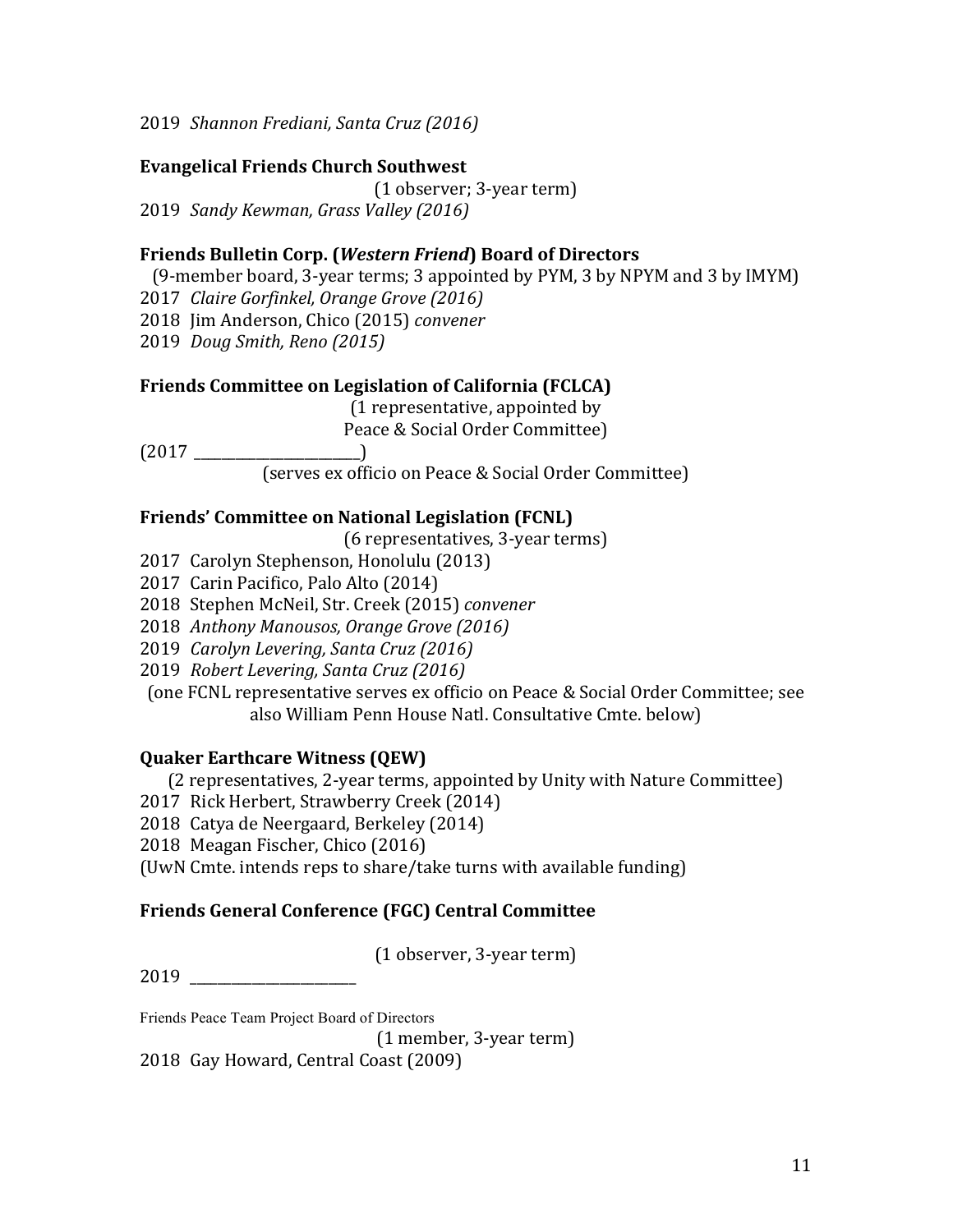#### **Friends United Meeting (FUM)**

(1 observer, 3-year term) 2018 Dorothy Henderson, Grass Valley (2015)

#### **Friends World Cmte. for Consultation (FWCC) Section of the Americas**

(5 representatives, 3-year terms)

2017 Roena Oesting, La Jolla (2011) 2017 Hulda Muaka, Palo Alto (2014) 2018 Lee Sisson, Orange County (2015)

2019 *Jan Turner, Humboldt (2013) convener* 

2019 *Emlyn Buskirk, Live Oak (2016)*

#### **Reunión General de los Amigos en México**

(1 observer, 2-year term; the Reunión meets every 18 months) 2017 Burton Housman, La Jolla (2015)

#### **Wm. Penn House Natl. Consultative Cmte.**

(1 representative, 1-year term; selected from FCNL representatives (see above)) 2017 *Robert Levering, Santa Cruz (2016)* 

- - - - - - - - - - - - - - - -

**Nominating Cme. note about Information Only listings on report brought to** Business Plenary I (M&O subcommittees & JYM & YAF officers and committees): These are listings given to us during the year, not what they will **be going forward. Those will be listed on the final post-session roster to be** posted to the website.

**Attachment XVI: FWCC Sustainability Minute**

**IRM 16-20. Sustainability.** The Consultation on Sustainability, facilitated by Jonathan Woolley (Mexico City MM/Pacific YM; Staff, QUNO-Geneva), Rachel Madenyika (Staff, QUNO-NY), and Charlotte Gordon (Aotearoa/New Zealand YM) have presented a minute for our consideration:

#### **Living Sustainably and Sustaining Life on Earth**

The Light of Christ has inspired Quakers throughout the generations. As we gather together in Pisac, Peru in 2016, we feel this light stronger than ever in our calling to care for the Earth on which we live. It is calling us from all traditions: programmed, unprogrammed, liberal, and evangelical. It calls us to preserve this Earth for our children, our grandchildren and all future generations to come, working as though life were to continue for 10,000 years to come. *Be ready for action with your robes hitched up and your lamps alight. (Luke 12:35, Revised English Bible)*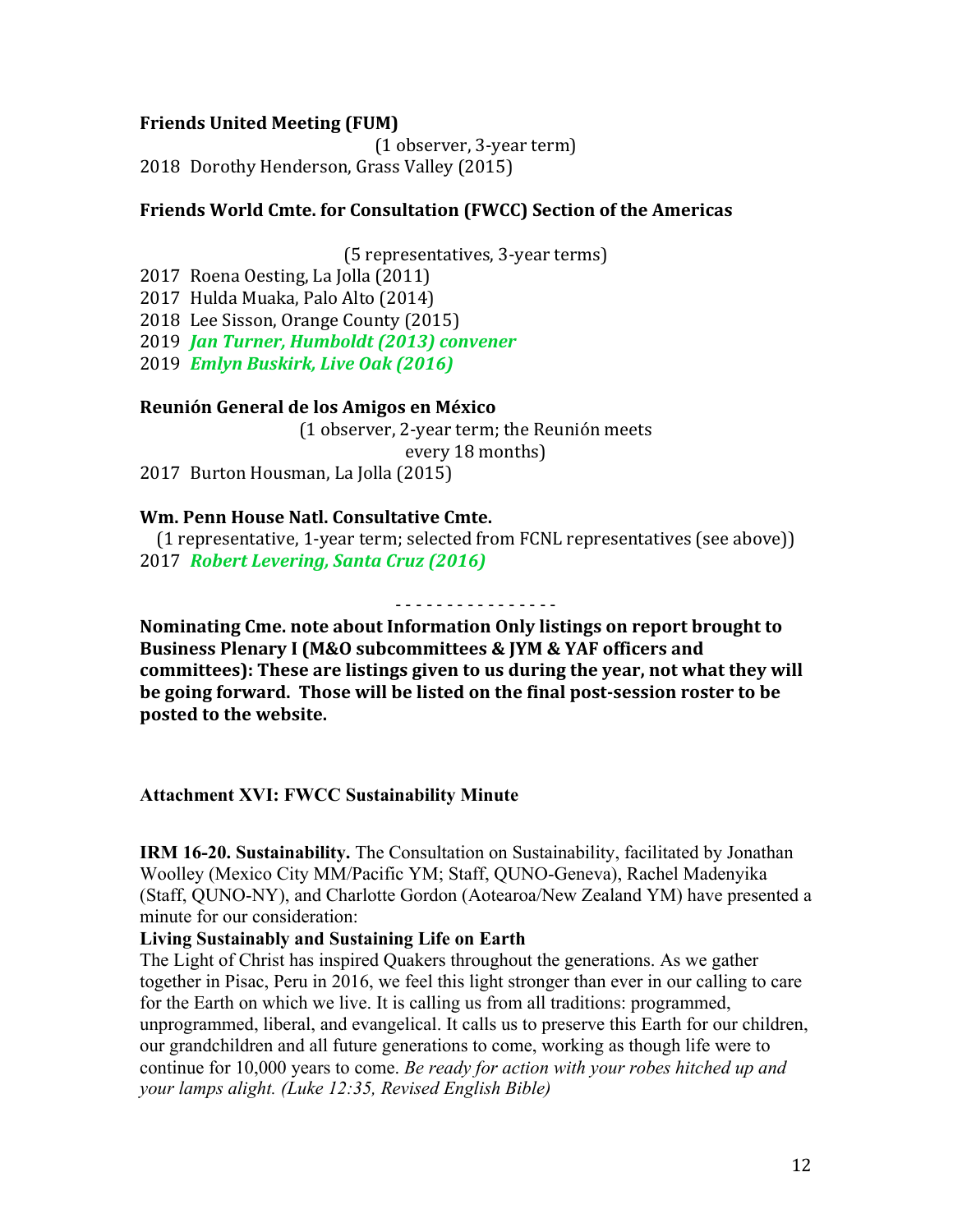Our faith as Quakers is inseparable from our care for the health of our planet Earth. We see that our misuse of the Earth's resources creates inequality, destroys community, affects health and well-being, leads to war and erodes our integrity. We are all responsible for stewardship of our natural world. We love this world as God's gift to us all. Our hearts are crying for our beloved mother Earth, who is sick and in need of our care.

We are at a historical turning point. Internationally, the Paris Agreement and the Sustainable Development Goals oblige governments to take action. Faith groups and other civil society are playing a major role. As Quakers, we are part of this movement. The FWCC World Conference approved the Kabarak Call for Peace and Ecojustice in April 2012, while the FWCC World Office was a signatory to the Quaker statement on climate change in 2014 and divested from fossil fuels in June 2015.

We recognise that the environmental crisis is a symptom of a wider crisis in our political and economic systems. Our loving and well informed environmental actions as Friends, consistent with our spiritual values, must therefore work to transform these systems.

Many of us all over the Quaker world are taking practical actions as individuals and communities. At this Plenary, a consultation of more than sixty Friends from all over the world worked to build on these leadings with further practical action. The Annex attached to these minutes shows examples of what Friends are doing already or propose to do.

We must redouble our efforts right now. We must move beyond our individual and collective comfort zones and involve the worldwide Quaker community and others of like mind. Just as Jesus showed us, real change requires us to challenge ourselves to be effective instruments of change. We can do more.

On recommendation of this Consultation, and after some discussion, we adopt the following minute:

In this effort for sustainability, and mindful of the urgency of this work, this Plenary asks the FWCC World Office and Central Executive Committee to:

- 1. **Invest FWCC World funds ethically**.
- 2. **Share Quaker experiences with other faith groups** to inspire them to action, especially through the World Council of Churches.
- 3. **Seek ways of connecting Friends worldwide that are sustainable**.
- 4. **Facilitate dissemination of training materials on sustainability issues** for Quaker leaders, pastors and teachers.

This FWCC Plenary Meeting also asks all Yearly Meetings to:

1. **Initiate at least two concrete actions** on sustainability within the next 12 months**.** These may build on existing projects of individuals or monthly meetings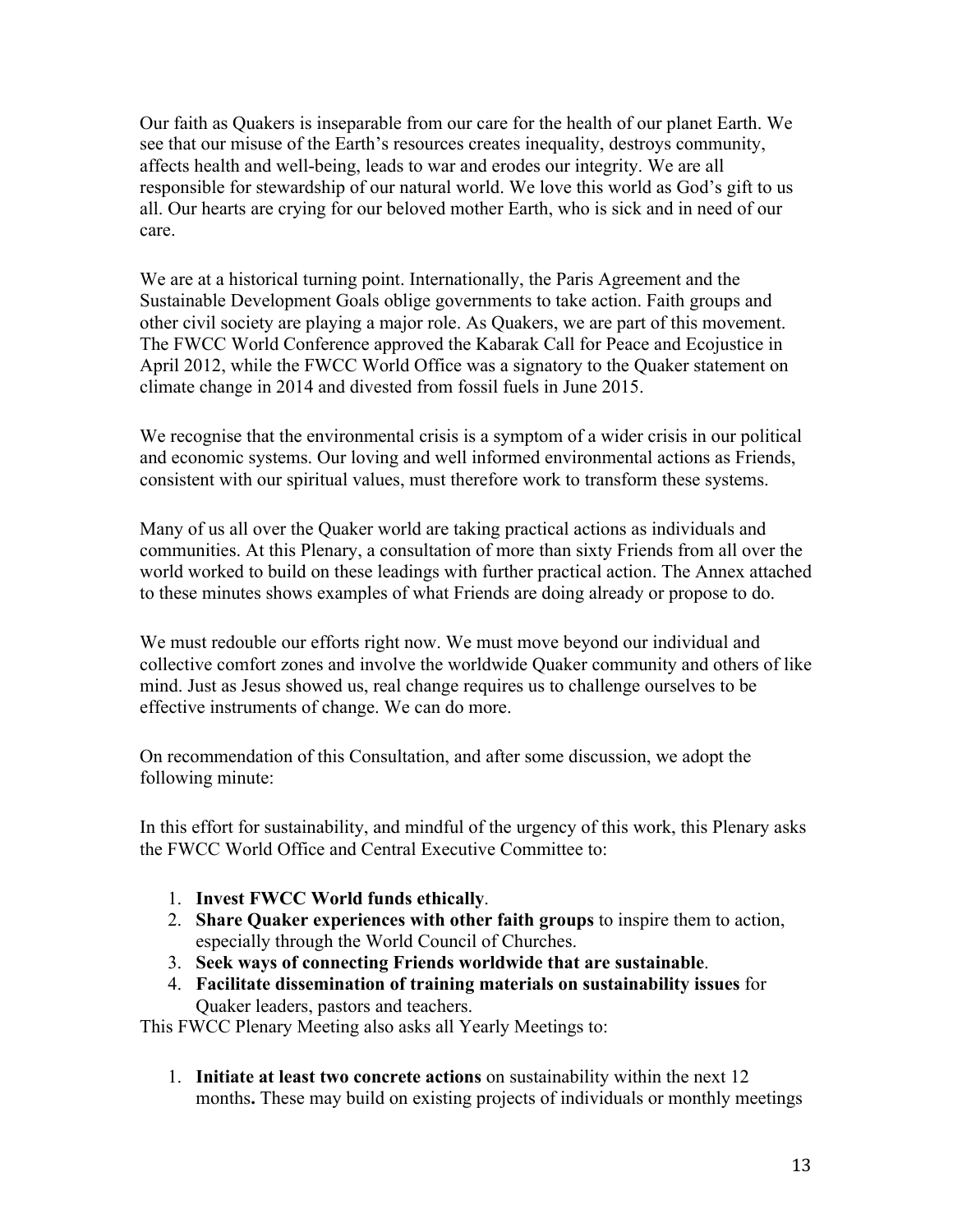or they may be new initiatives. We ask that they encourage Young Friends to play key roles. We ask that meetings minute the progress and results, so as to share them with FWCC and Quaker meetings.

- 2. **Support individuals and groups in their meetings** who feel called to take action on sustainability.
- 3. **Support the work done by Quaker organisations** such as the Quaker United Nations Office and the Quaker Council for European Affairs to ensure that international agreements and their implementation support sustainability.

This FWCC Plenary Meeting asks individual Friends and groups (such as Monthly Meetings, Worship Groups and ad hoc groups within Meetings) to **Share inspiring experiences of living sustainably** on the new "sustainability webpage" of the Quakers in the World Website (http://www.quakersintheworld.org/). This webpage can be used as a source of ideas, inspiration and action.

## *Annex to the Minute: Possibilities for practical sustainability action from the Pisac consultation*

*Individuals can:*

- 1. Dedicate personal time to nature.
- 2. Reduce consumption and use your consumer buying power to create change.
- 3. Cut down on meat consumption, be aware of energy costs in production and transport of all foods and methane from ruminant animals, support sustainable agriculture.
- 4. Travel cycle, walk, use public transport or alternatives to private cars, keep air travel to a minimum.
- 5. Grow your own food and plant trees.
- 6. Be politically active in promoting sustainability concerns.
- 7. Share environmental concerns through books, publications, conversations, electronic media
- 8. Reduce energy use.
- 9. Use less water and harvest water.
- 10. Make time for spiritual connection with God.

*Monthly Meetings, Worship Groups and small groups within Meetings can:*

- 1. Live in a community, share housing, participate in a transition town movement.
- 2. Educate yourself and others.
- 3. Share transport and equipment.
- 4. Develop urban agriculture, community gardens, community supported agriculture, tree planting.
- 5. Love nature and encourage others to do so: we protect the things we love; get children out in nature; take care of nature around your meeting house (e.g., picking up trash/litter).
- 6. Invest ethically and divest from fossil fuels.
- 7. Ensure meeting houses are carbon neutral.
- 8. Build alliances, seek visibility, approach legislators.
- 9. Share sustainability skills.

# *Yearly Meetings can:*

- 1. Support the sustainability actions of Monthly Meetings.
- 2. Build solidarity with local people.